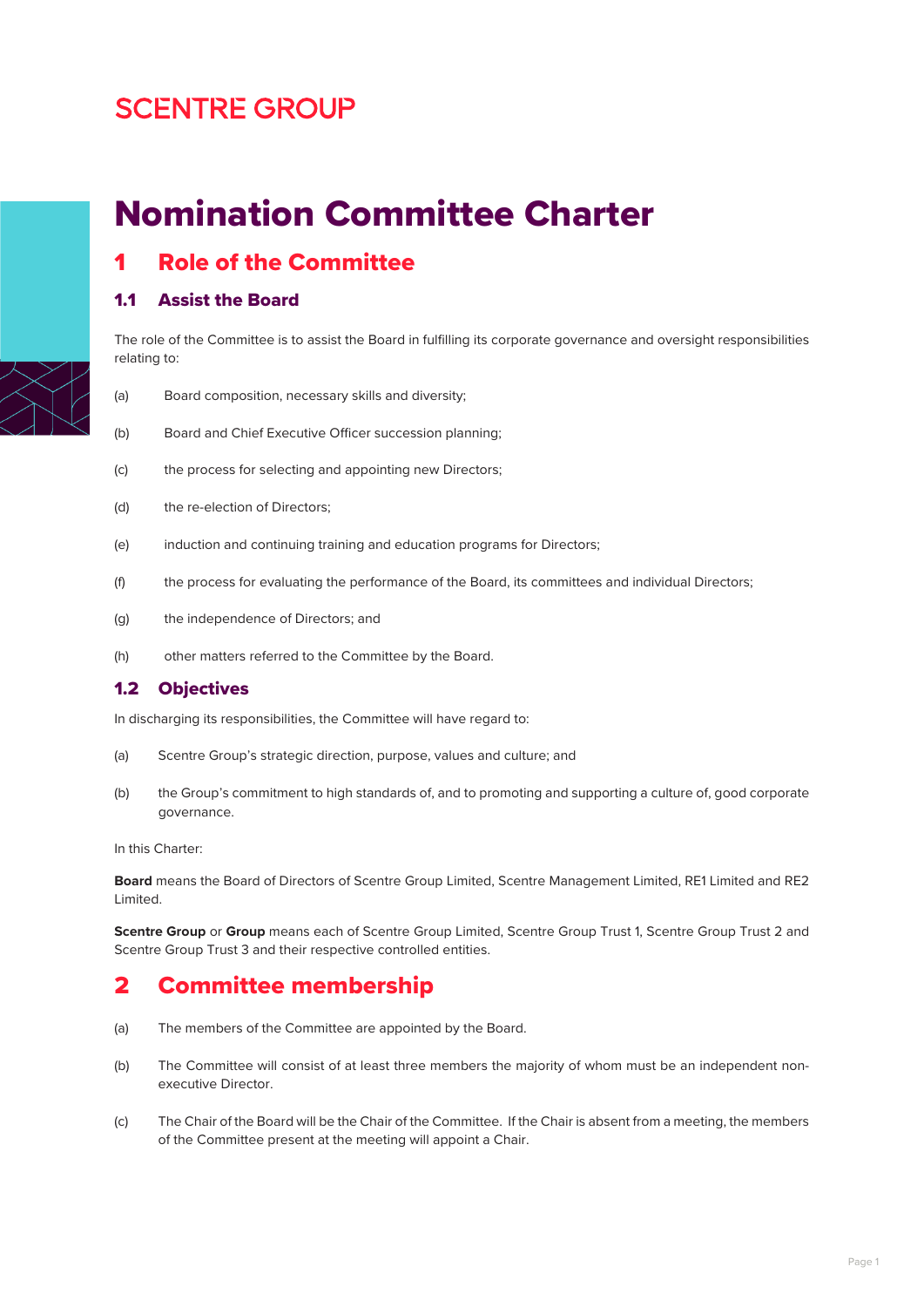### 3 Duties and responsibilities

The duties and responsibilities of the Committee are set out below.

#### 3.1. Board composition and succession planning

The Committee will:

- (a) Regularly review, assess and make recommendations to the Board in relation to:
	- (i) the size and composition of the Board;
	- (ii) the balance of existing and desired skills, knowledge, independence, diversity and experience of the Board and its committees and the effectiveness of the Board as a whole (including through, among things, a board skills matrix);
- (b) regularly review and assess the independence of each non-executive Director;
- (c) develop, implement and review succession plans for the Board, the Board Chair and Chairs of the Board committees; and
- (d) develop, implement and review (in conjunction with the Human Resources Committee, if required) succession plans for the Chief Executive Officer.

#### 3.2. Appointments and re-election of Directors

The Committee will:

- (a) establish procedures to identify, select and make recommendations to the Board in relation to new Board appointments including the terms of appointment; and
- (b) review and make recommendations to the Board in relation to the re-election of Directors.

#### 3.3. Induction and professional development

The Committee will:

- (a) oversee induction programs for new Directors; and
- (b) review periodically the need for ongoing training and education of Directors to maintain the skills and knowledge required to perform their role effectively.

#### 3.4. Performance evaluation

- (a) The Committee will implement a process (including considering whether to use external facilitators) for reviewing annually the performance of the Board, its committees and individual Directors, and addressing issues that might arise from the review.
- (b) The Committee will regularly review the time required from a non-executive Director to fulfil the role of a director and whether non-executive Directors are meeting that requirement.
- (c) No member of the Committee will participate in a review of their own performance.
- (d) If the Chair of the Board is also the Chair of the Committee, a separate Chair of the Committee must be appointed if and when the Committee is dealing with the appointment of a successor to the Chair.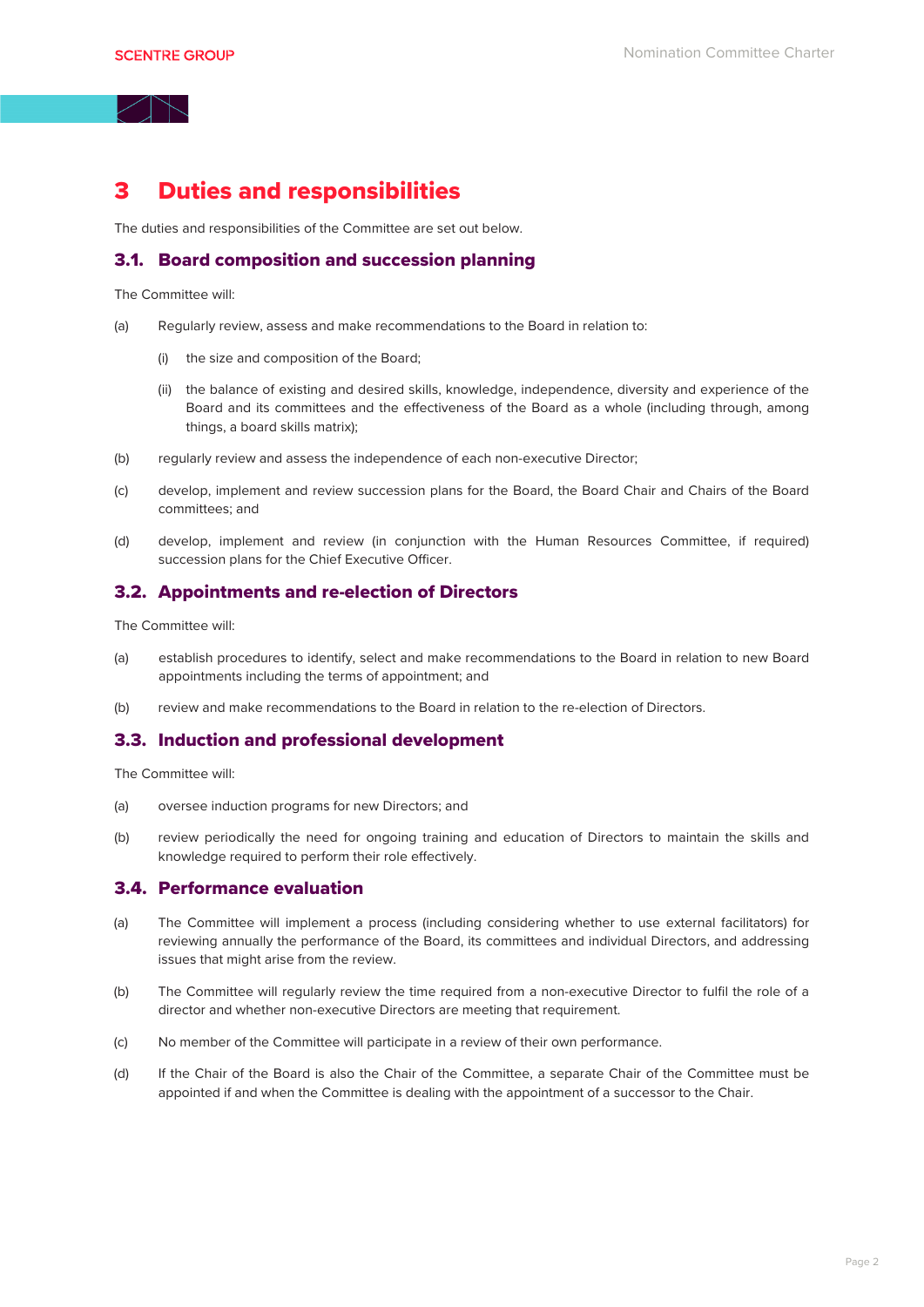#### 3.5. Corporate governance

The Committee will:

- (a) review the Group's corporate governance statement and recommend it for approval by the Board; and
- (b) monitor significant developments in corporate governance practices and make recommendations to the Board on the Group's corporate governance policies and procedures.

#### 3.6. Other matters

The Committee may undertake any special projects or investigations which the Committee considers necessary, or as may be requested by the Board.

## 4 Reporting to the Board

- (a) The Chair of the Committee (or a person nominated by the Chair of the Committee for that purpose) must report to the Board at its next meeting regarding all material matters relevant to the Committee's duties and responsibilities.
- (b) The Committee will refer to any other Board committee any matters that have come to the attention of the Committee that are relevant to that Board committee.

### 5 Meetings

#### 5.1. Proceedings

- (a) The Committee will meet at least three times a year or more frequently as required.
- (b) A quorum for a meeting of the Committee is two members. A duly convened meeting of the Committee at which a quorum is present is competent to exercise all or any of the authorities, powers or discretions vested in, or exercisable by, the Committee.
- (c) The Company Secretary will act as Secretary to the Committee, unless otherwise determined by the Committee.
- (d) The Secretary to the Committee or any member of the Committee may call a meeting of the Committee.
- (e) The dates, times and venues of each meeting of the Committee will be notified by the Secretary to all members as far in advance as possible.
- (f) Supporting papers for each meeting of the Committee will be distributed by the Secretary to all members of the Committee as far in advance as possible and where possible by the last working day of the week preceding the meeting.
- (g) Proceedings of the Committee will be governed by the provisions of the constitution of Scentre Group Limited, in so far as they may be applicable and not inconsistent with this Charter.
- (h) Only members of the Committee are entitled to vote on a resolution of the Committee and the Chair does not have a casting vote in addition to their deliberative vote. The Committee may pass resolutions without a meeting in the manner set out in the constitution.